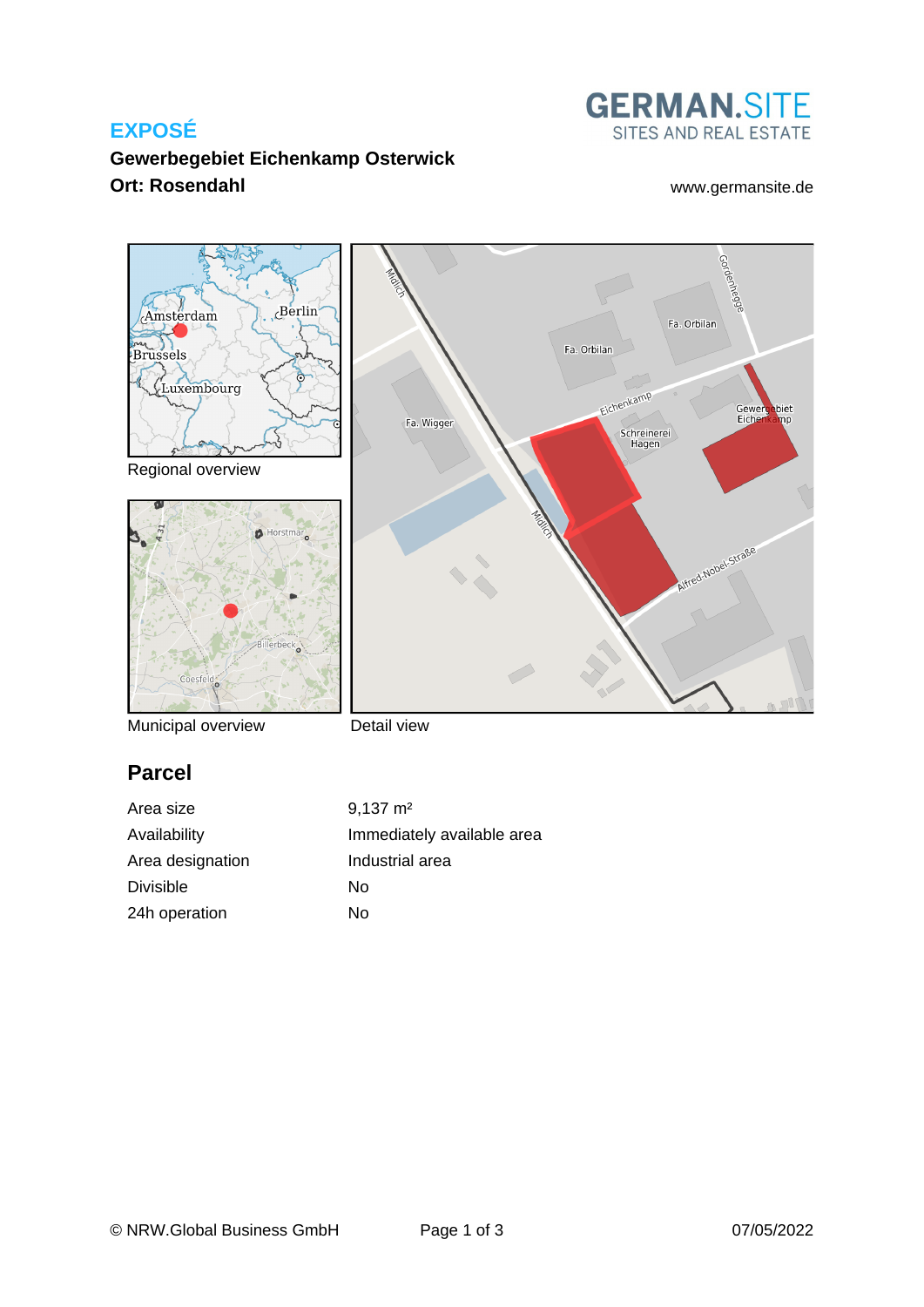## **EXPOSÉ**



## **Gewerbegebiet Eichenkamp Osterwick Ort: Rosendahl** [www.germansite.de](http://www.germansite.de)

### **Details on commercial zone**

Business park Eichenkamp Osterwick

Industry focus: Chemical industry, transport industry, ready-mixed concrete, window construction.

#### Area type GI

Specifics Size of commercial zone: 14.5 ha (3.4 ha still available) Note on traffic: General cargo station Coesfeld (10 km) Note on area: Size of industrial zone: 25.5 ha (of which 4.2 ha still available) Note on use: Establishments and installations in distance list 1-46 not permitted (800 m to the next residential development)

## **Links**

<https://muensterland.blis-online.eu>

### **Transport infrastructure**

| Freeway      | A 31              | 13 km |
|--------------|-------------------|-------|
| Freeway      | A 43              | 27 km |
| Airport      | Münster/Osnabrück | 39 km |
| Port         | Münster           | 35 km |
| Rail freight | Münster           | 35 km |